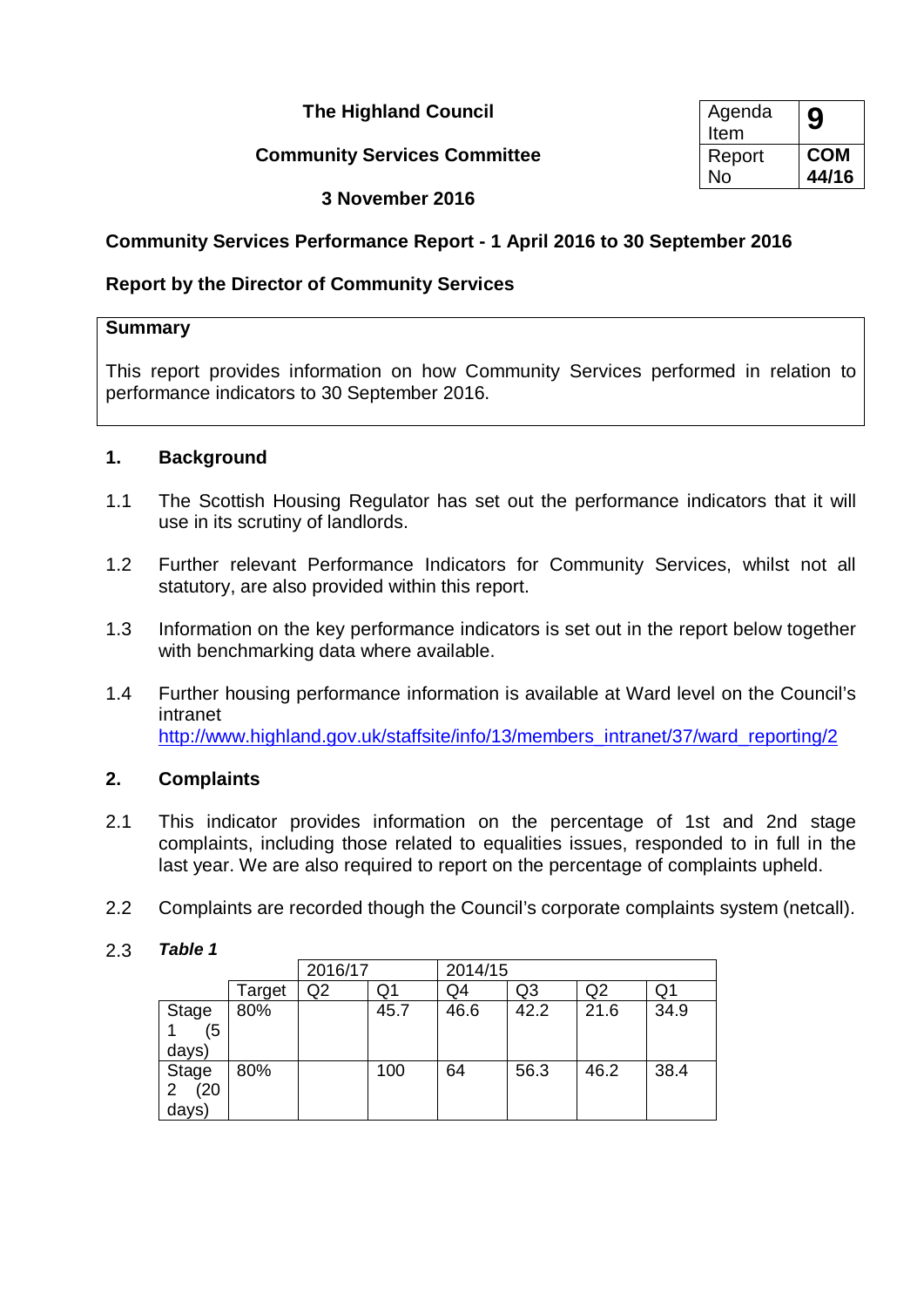### **3. Waste Management**

### *Table 2*

#### 3.1

|                                   |        | 2016/17 |       | 2015/16 |       |       |       | 2014/15 |       |
|-----------------------------------|--------|---------|-------|---------|-------|-------|-------|---------|-------|
|                                   | Target | Qtr 2   | Qtr 1 | Qtr 4   | Qtr 3 | Qtr 2 | Qtr 1 | Qtr 4   | Qtr3  |
| Household                         | 36,500 | 37,347  | 36047 | 29166   | 29815 | 36794 | 35358 | 28199   | 29391 |
| Waste<br>$\overline{\phantom{0}}$ |        |         |       |         |       |       |       |         |       |
| Collected                         |        |         |       |         |       |       |       |         |       |
| (Tonnes)                          |        |         |       |         |       |       |       |         |       |
| Household                         | 15%    | 17.3    | 14.8  | 6.4     | 9.4   | 15.8  | 15.2  | 7.1     | 10.0  |
| Waste                             |        |         |       |         |       |       |       |         |       |
| Composted %                       |        |         |       |         |       |       |       |         |       |
| Household                         | 35%    | 31.8    | 32.7  | 32.8    | 32.8  | 31.9  | 32.0  | 32.6    | 32.8  |
| Waste                             |        |         |       |         |       |       |       |         |       |
| Recycled %                        |        |         |       |         |       |       |       |         |       |
| <b>Total</b>                      | 50%    | 49.1    | 47.5  | 39.2    | 42.2  | 47.7  | 47.2  | 39.7    | 42.8  |
| <b>Composted</b>                  |        |         |       |         |       |       |       |         |       |
| Recycled<br>and                   |        |         |       |         |       |       |       |         |       |
| %                                 |        |         |       |         |       |       |       |         |       |

- 3.2 Due to the timing of this report it is too early in the month for us to have the full data information, so the figures provided are an estimate and should be treated as such. The figures will be updated in the Q3 report.
- 3.3 The recycling rate shows a slight increase mainly due to the increased amount of green waste generated during this quarter compared to the same period in 2015/16.

#### **4. Enforcement Notices**

- 4.1 There were 2 fixed penalty notices for flytipping issued during the quarter and 9 Dog Control Notices.
- 4.2 The number of pest control service requests reduced from 182 in the previous year to 137 but the number of pest control enquiries increased from 86 to 130 compared to Q2 last year.

#### **5. Dog Nuisance cases**

#### *Table 3*

| 5.1 |                                              | 2016/17 |     | 2015/16 |     |     |     | 2014/15 |      |     |     |
|-----|----------------------------------------------|---------|-----|---------|-----|-----|-----|---------|------|-----|-----|
|     |                                              | Qtr     | Qtr | Qtr     | Qtr | Qtr | Qtr | Qtr     | Qtr3 | Qtr | Qtr |
|     |                                              |         |     | 4       | 3   | 2   |     | 4       |      |     |     |
|     | dog<br>of<br>Number<br>control<br>complaints | 143     | 137 | 167     | 203 | 246 | 210 | 189     | 172  | 252 | 257 |
|     | Number of dogs<br>caught                     | 71      | 42  | 62      | 81  | 74  | 64  | 62      | 53   | 54  | 57  |

The number of stray dogs dealt with during the quarter was slightly down on the same period in 15/16 – i.e.71 compared to 74 in Q2 of 2015/16. There has however been a significant reduction in the number of overall dog related complaints – down to 143 compared to 246 in Q2 last year. The number of Dog Control Notices issued also decreased significantly from 16 in Q2 of 15/16 to 9 for Q2 this year.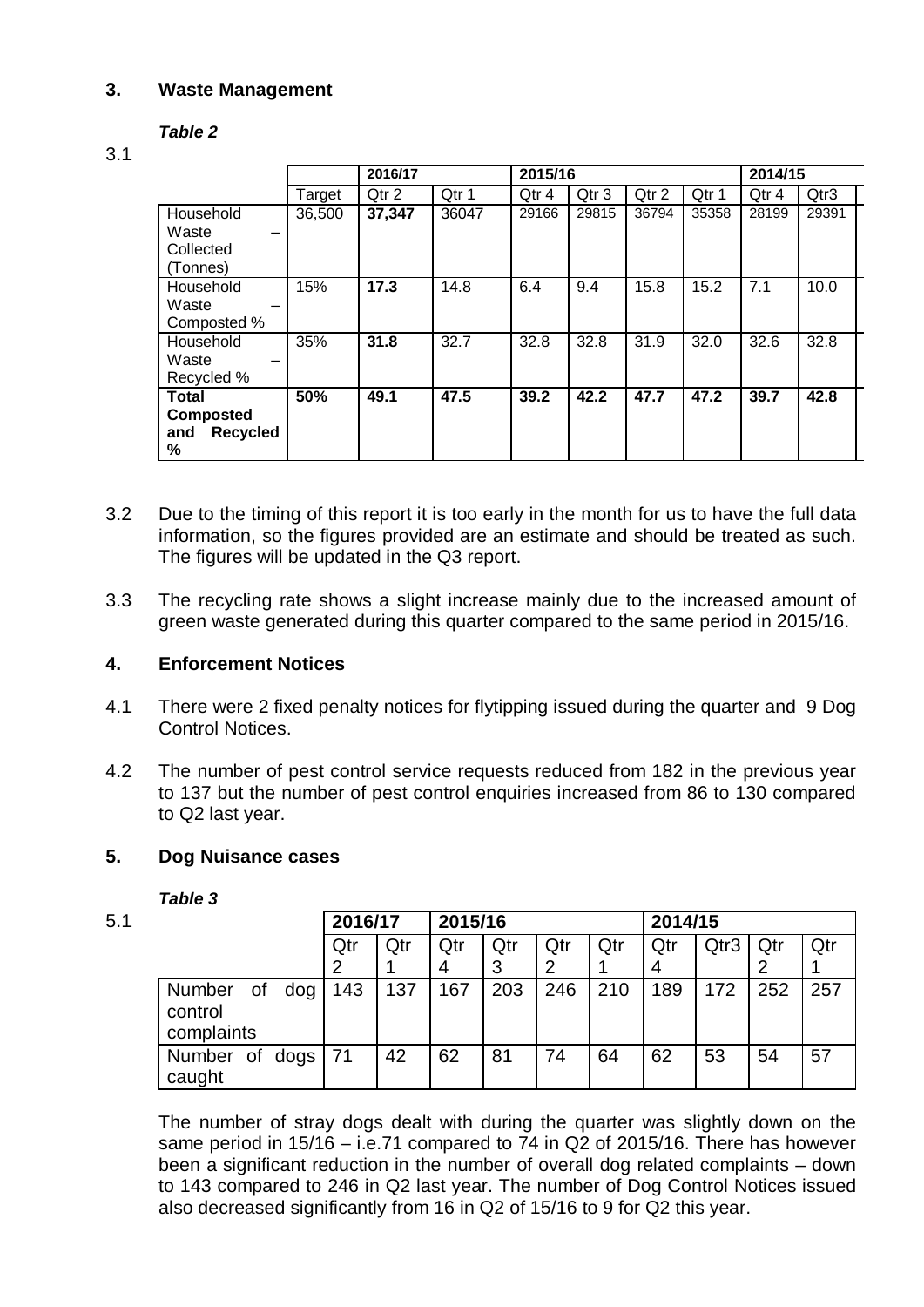## **6. Grounds Maintenance and Public Convenience Cleaning**

- 6.1 The information detailed in **Appendix 2** shows the percentage of inspections which have been carried out and the percentage where standards have not been met. If the standards are not met within those timescales then financial penalties are incurred. Officers are working closely with service providers to ensure compliance is achieved.
- 6.2 The results of the inspections are distorted due to inspections being driven by enquiries/complaints regarding service standards, particularly on one contractor, rather than an inspection regime which will randomly sample the entire work area. This will be addressed for the new cutting season.

### **7. Road defects (potholes)**

- 7.1 The following data is taken from the Roads and Transport asset management database. The figures relate to the number of pothole repair instructions and not the total number of potholes encountered; a single instruction can be raised for multiple potholes. Note that the response time for an instruction created within a specific quarter may roll into another quarter. A table of the response times is contained in **Appendix 3**. Some instructions may be completed but have not yet been closed off in the asset management system.
- 7.2 The following table shows the number of pothole instructions per defect response category for quarter 2 as at 31/09/16.

| <b>Table 4</b>                               | 2016/17 - Qtr 2                 |   |    |    |    |   |  |  |
|----------------------------------------------|---------------------------------|---|----|----|----|---|--|--|
|                                              | <b>Defect Response Category</b> |   |    |    |    |   |  |  |
|                                              | Total                           | 1 | 2H | 2M | 2L | 3 |  |  |
| Number of<br>pothole<br>instructions created | 476<br>238<br>52<br>172<br>6    |   |    |    |    | 8 |  |  |
| no. instructions<br>Total<br>completed       | 260<br>24<br>178<br>50<br>8     |   |    |    |    |   |  |  |

7.3 The following table shows the total number of instructions for each quarter.

| Table 5                                           | 2016/17 |      | 2015/16 |                  |       |      |
|---------------------------------------------------|---------|------|---------|------------------|-------|------|
|                                                   | Qtr 2   | Qtr1 | Qtr 4   | Qtr <sub>3</sub> | Qtr 2 | Qtr1 |
| Number<br>pothole<br>0f<br>instructions created   | 476     | 1221 | 1089    | 737              | 503   | 1380 |
| Number<br>pothole<br>0f<br>instructions completed | 260     | 926  | 712     | 815              | 281   | 580  |

7.4 The decrease in the number of pothole instructions raised in quarter 2 of 2016/17 is to be expected during the spring/ summer months. The Service is encouraging reporting of potholes by members of the public, through the Service Centre and online. The Roads Innovation Fund is aiming to find more cost effective and permanent ways to effect repairs. The Service has recently invested in spray injection technology by purchasing a specialised vehicle to effect a more durable pothole repair.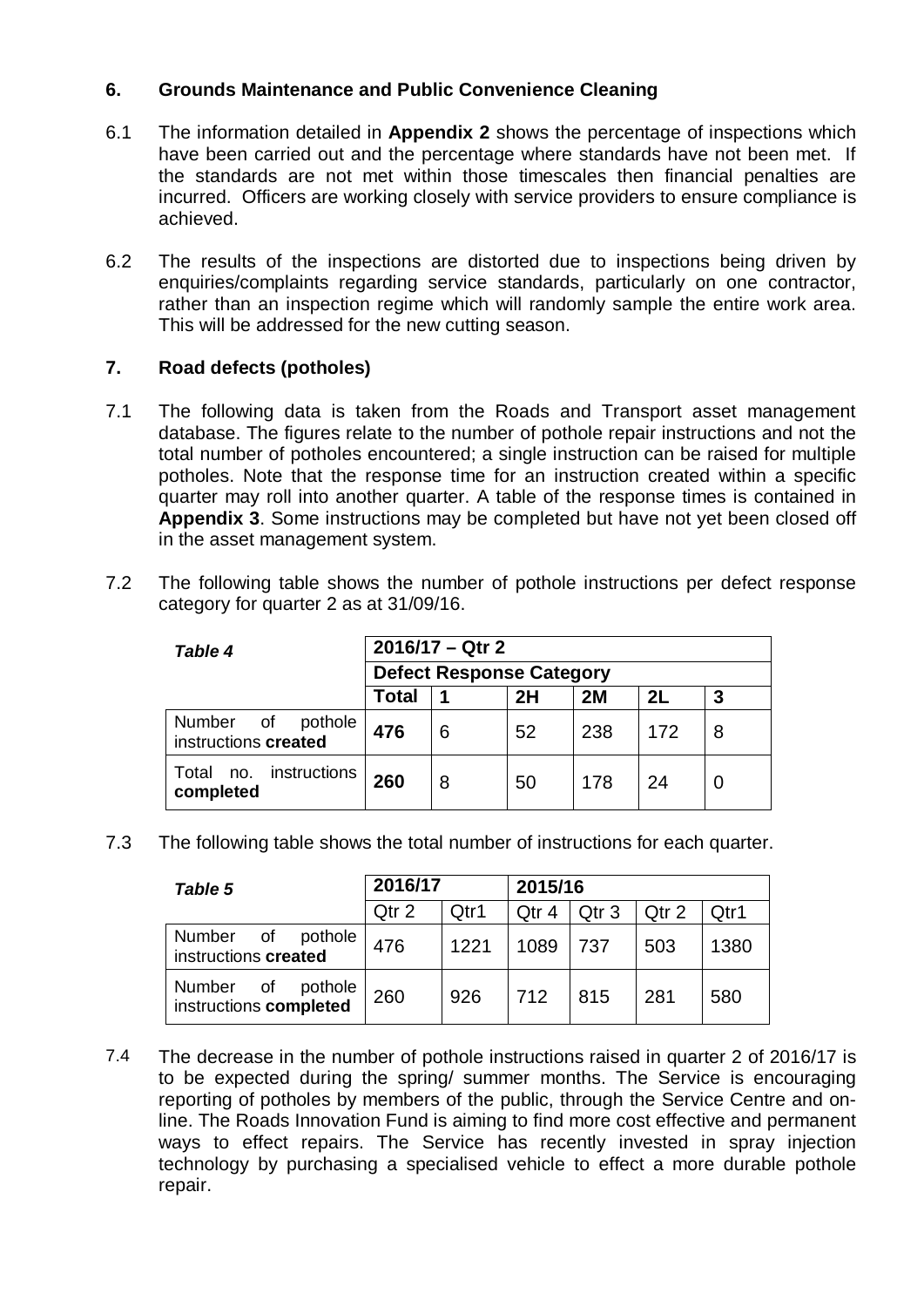### **8. Gully cleaning**

- 8.1 The tracking system on the gully emptying machines has now been tested and results are being verified and collated.
- 8.2 A formal report of outputs achieved to date together with the gully inventory at a local area level will be presented to the February Committee.

### **9. Housing Repairs**

- 9.1 The key current indicators for measuring repairs performance are considered to be the average time taken to complete emergency and non-emergency repairs.
- 9.2 Table 6 details performance on the average time taken to complete emergency repairs and Table 7 details the average time taken to complete non-emergency repairs. Both graphs contain national benchmark figures for these indicators based on published 2014/15 figures.



#### 9.3 *Table 6 – Average time to complete Emergency Repairs (Target 14 hours)*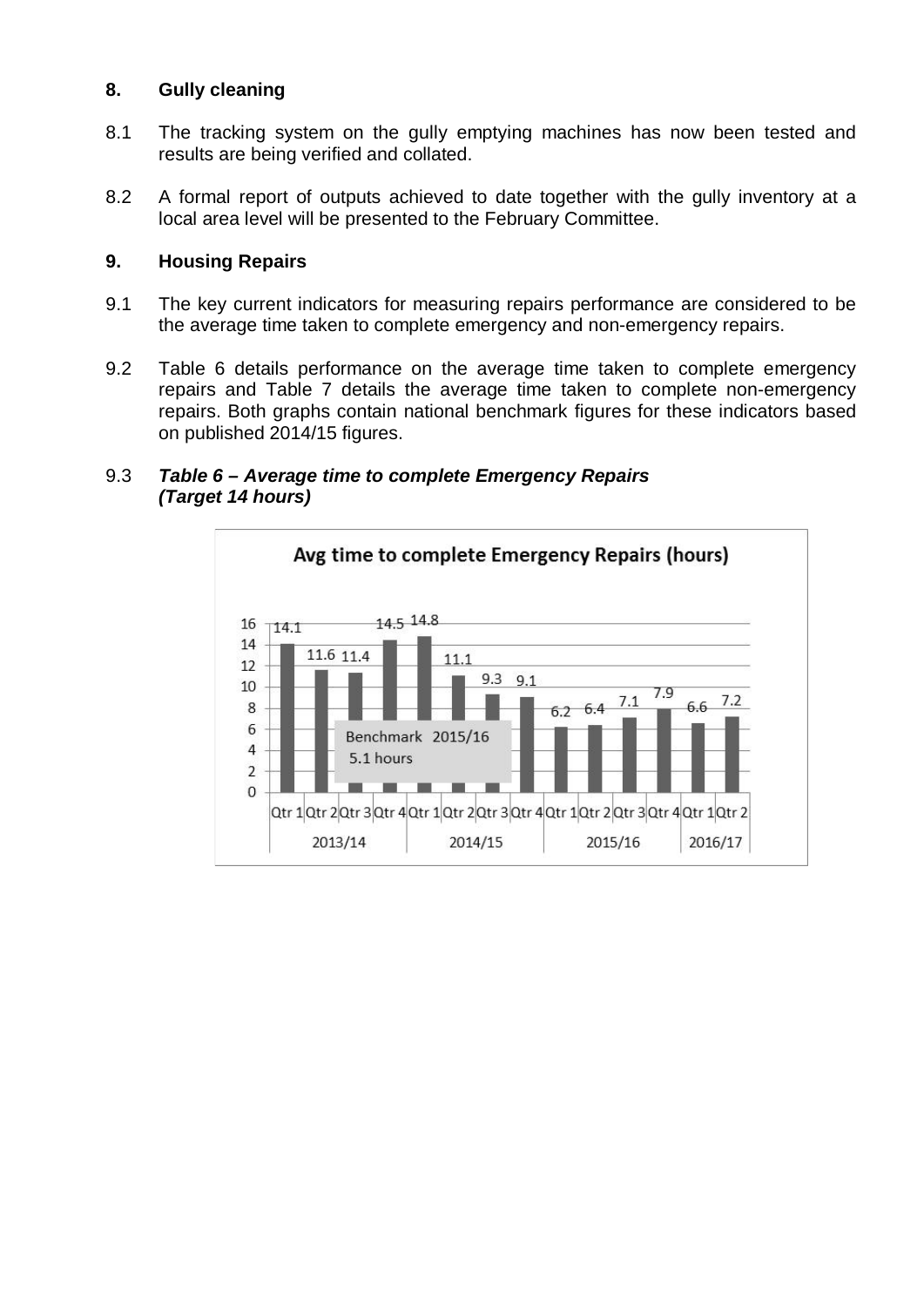## 9.4 *Table 7 – Average time to complete Non-Emergency Repairs (Target 8 days)*



9.5 Average performance on repairs remains within the target timescales.

## **10. Tenancy Management**

10.1 Table 8 below provides information on the average re-let time showing the trend back 5 years and highlighting the same quarter in previous years for comparison.



## 10.2 *Table 8 – Average re-let time (Target 35 days)*

- 10.3 We have seen a reduction in reletting time in the last quarter, and performance is better than for the same quarter in the previous year. Improving reletting times continues to be a key priority for local housing teams.
- 10.4 Members are also asked to consent to disposal of 58 Foyers Road Kinlochleven. This 2 bed flat requires significant repairs to bring up to a lettable standard. Demand for flats in Kinlochleven is low and reletting times lengthy. Local Ward Members confirm that they are content to support disposal of this property.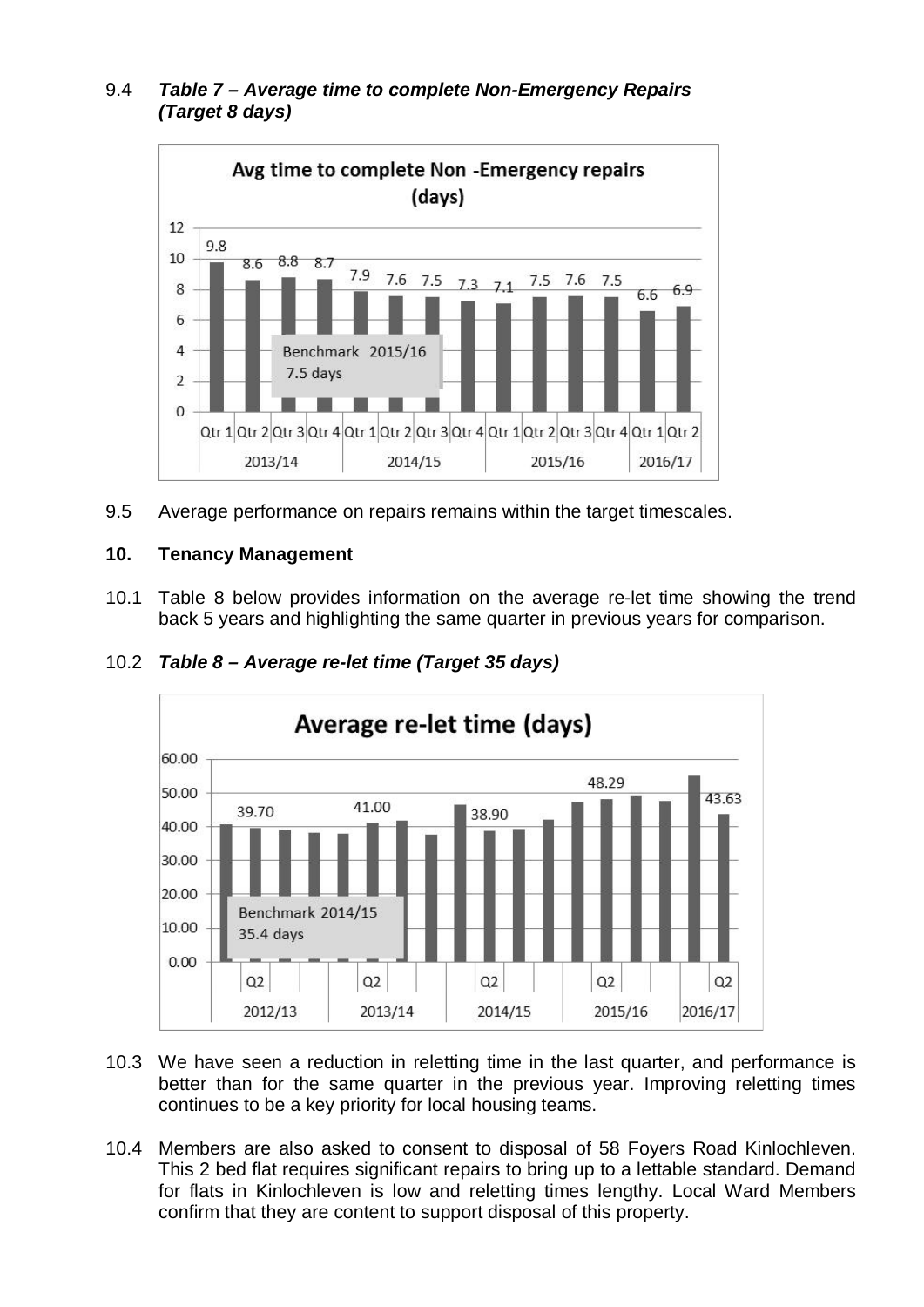## **11. Rent Arrears**

11.1 The key performance indicator for rent arrears is considered to be the value of current arrears. Table 9 below provides information on current rent arrears going back 5 years and shows the comparative figure for the same quarter in previous years.



*Table 9 – Current Rent Arrears*

11.2 As previously reported we are seeing a gradual increase in rent arrears. This does reflect a national trend and there are likely to be a number of external factors involved, such as the impact of welfare reform. We are currently undertaking a more detailed analysis of rent arrears and it is intended to review current policy and practice to inform consideration of actions that could help reduce arrears. Further details will be reported to Committee in early 2017.

## **12. Homelessness**

12.1 Performance information on homelessness is noted in tables 10 and 11 and additional information regarding temporary accommodation is provided in **Appendix 1.**



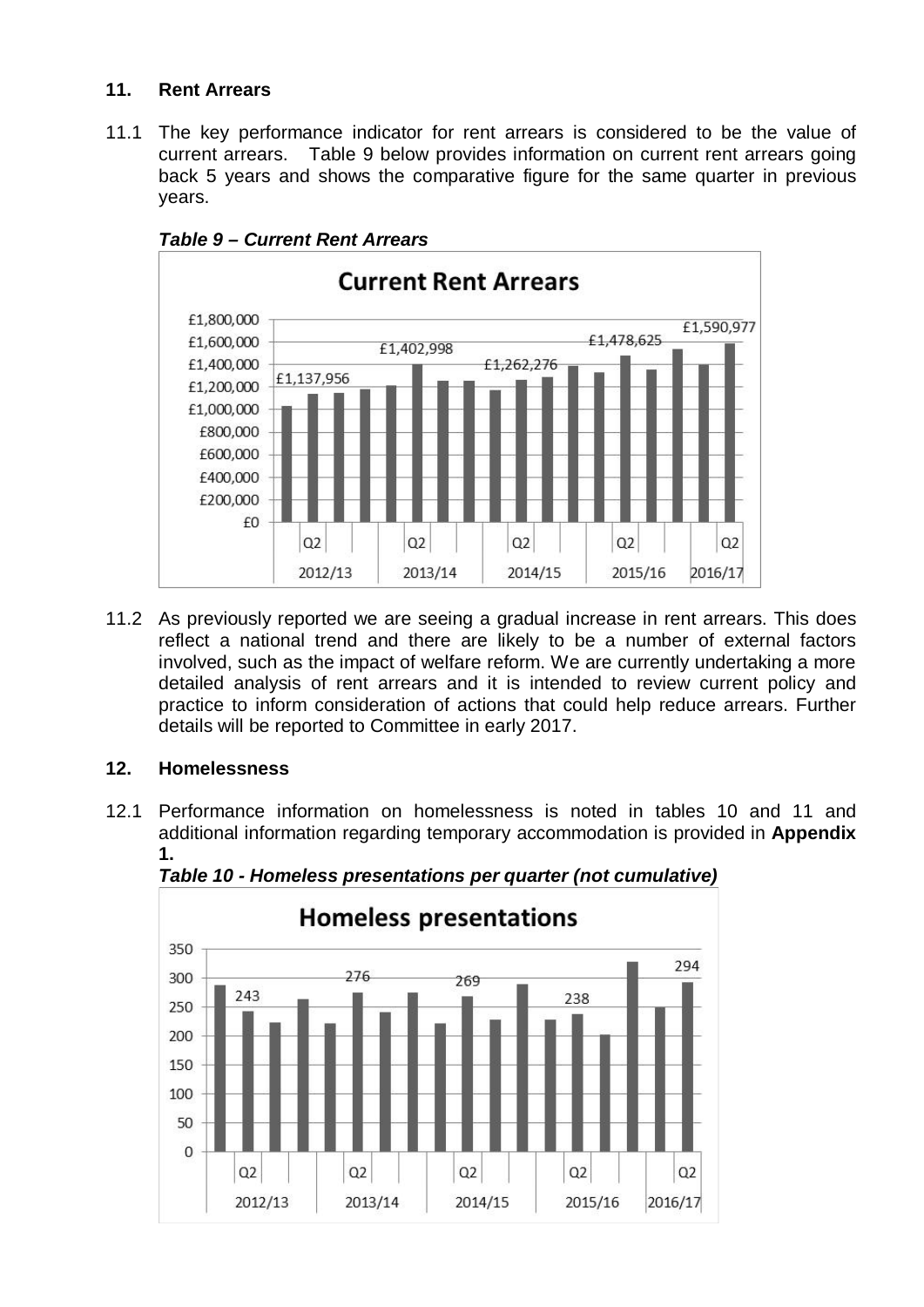12.2 *Table 11 – Households in Temporary Accommodation (not cumulative)*



12.1 Homeless presentations have been relatively stable over the last 3 years, although recent quarterly figures suggest that we are beginning to see an increase in numbers. This was anticipated as a result of new national guidance on homelessness and housing options. Similarly we are seeing an increase in the number of households in temporary accommodation. A number of initiatives are in place to improve our services to homeless households, and these are subject to separate regular reports to Committee.

#### **13. Staff Absence**

13.1 Table 12 records performance against the absence target for the Service. Work is on-going to develop targets that are reflective of each part of the Service and focus on improvements and savings related to reduction in absence.

Staff absence details are not available at the time of writing the report.

*Table 12*

| .             |             |    |         |    |        |    |  |  |
|---------------|-------------|----|---------|----|--------|----|--|--|
| Target        | $- 2015/16$ |    | 2014/15 |    |        |    |  |  |
| average days  |             |    |         |    |        |    |  |  |
| lost/employee |             |    |         |    |        |    |  |  |
|               |             | Q. | Q4      | Q3 |        | 7ب |  |  |
| 2.5 days      |             |    | 3.6     | n  | r<br>u |    |  |  |

- 13.2 The age profile across the Service is high, and combined with a high proportion of manual workers, reducing the absence rate remains challenging.
- 13.3 The Community Service's Workforce Planning Action Plan has an action to improve attendance management (an update on our Workforce Planning Action Plan will be presented to the November committee). Managers have undertaken specific training in attendance management with the objective of dealing more effectively with attendance issues.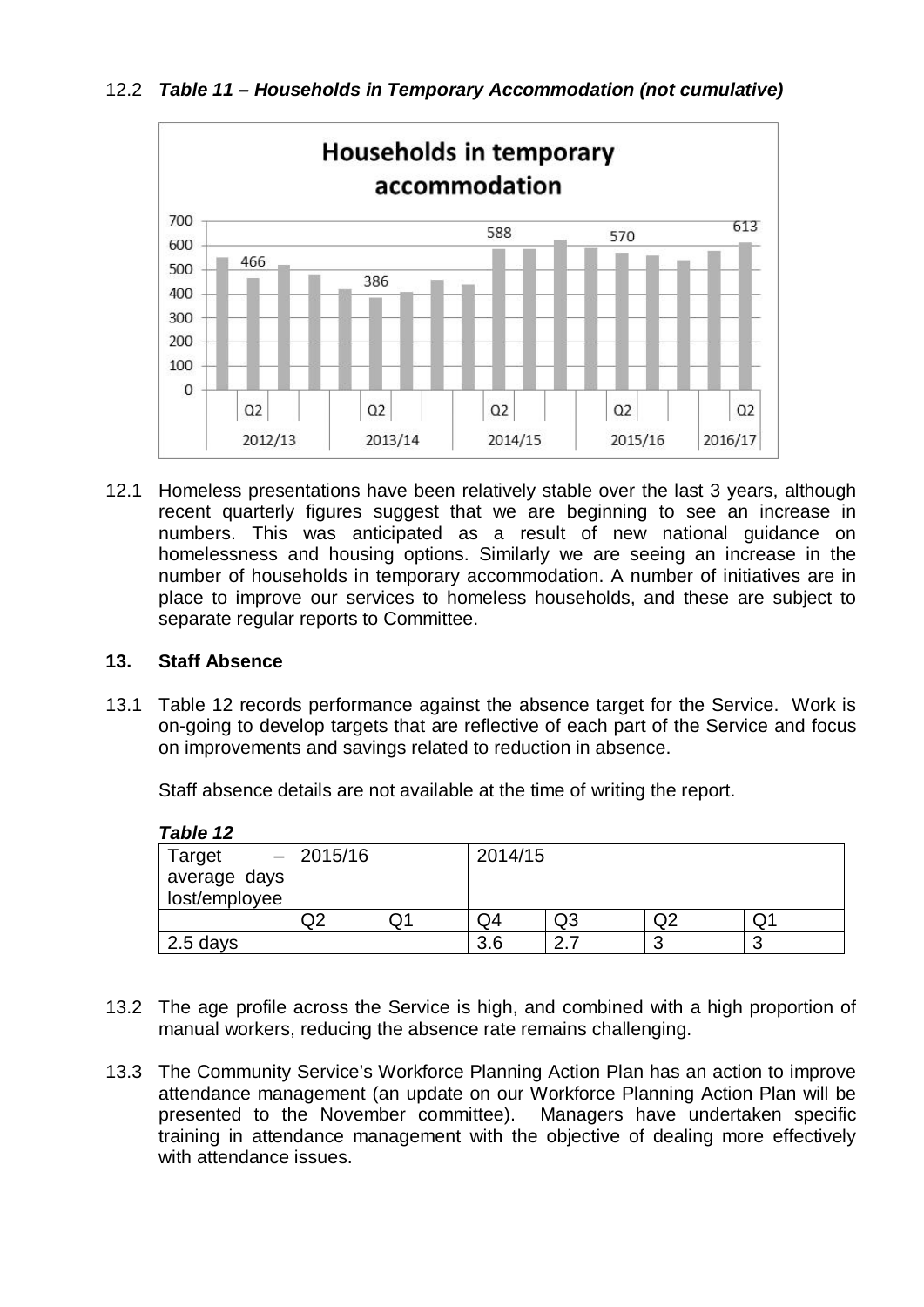#### **14. Implications**

#### 14.1 Resources

There are resource implications arising from the need to set up new performance monitoring systems relating to Scottish Housing Charter Performance Indicators. This will be managed within the current HRA budget.

#### 14.2 Legal

The need to set up new performance monitoring and reporting systems relating to Scottish Housing Charter performance indicators is a legal requirement under the Housing (Scotland) Act 2010.

14.3 Equality, Climate Change/Carbon Clever, Rural, Risk and Gaelic There are no other known specific equality, climate change/carbon clever, rural or Gaelic implications arising from this report.

#### **Recommendation**

Members are invited to:

- note the information provided on Community Services performance from 1 April to 30 September 2016;
- consent to disposal of 58 Foyers Road Kinlochleven, as outlined at 10.4.

| Designation:              | <b>Director of Community Services</b>                                                                         |
|---------------------------|---------------------------------------------------------------------------------------------------------------|
| Date:                     | 11 October 2016                                                                                               |
| Author:                   | Caroline Campbell, Head of Performance and Resources                                                          |
| <b>Background Papers:</b> | Scottish Housing Regulator: The Scottish Social Housing<br><b>Charter: Indicators and Context Information</b> |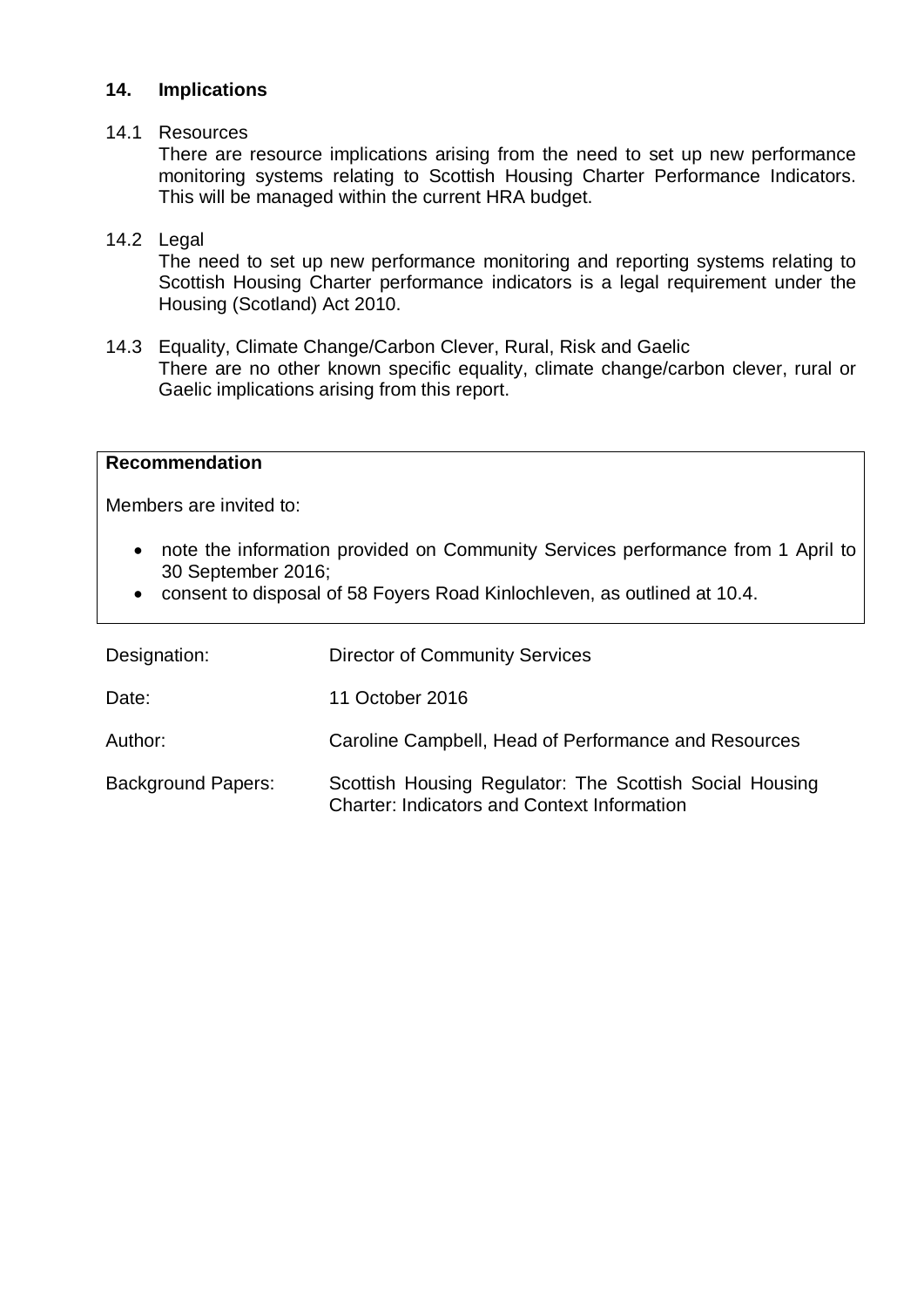## **Appendix 1**

|                                                                       | <b>Scottish</b><br>Average | <b>RAG</b> | <b>Target</b> | 2016/17        |                | 2015/16      |             |                |                |
|-----------------------------------------------------------------------|----------------------------|------------|---------------|----------------|----------------|--------------|-------------|----------------|----------------|
|                                                                       |                            |            |               | Q <sub>2</sub> | Q1             | Q4           | Q3          | Q <sub>2</sub> | Q1             |
| % of high risk food businesses inspected for Food Hygiene<br>purposes |                            | Green      | 100 %         | 100            | 100            | 100          | 100.0       | 100.0          | 100.0          |
| % of consultant's submissions response within 28 days                 |                            | Red        | 100.0%        | 94.1           | 86.1           | 52.2         | 92.3        | 87.5           | 100.0          |
|                                                                       |                            |            |               |                |                |              |             |                |                |
| Avg. time to complete emergency repairs (hours) SHR11                 | 5.1                        | Green      | 14.0          | 7.2            | 6.6            | 7.9          | 7.1         | 6.4            | 6.2            |
| Avg. time to complete non-emergency repairs (days) SHR12/HSN4         | 7.5                        | Green      | 8.0           | 6.9            | 6.6            | 7.5          | 7.6         | 7.5            | 7.1            |
| Reactive repairs carried out first time SHR13                         | 91.3                       | Green      | 92.0%         | 94.7           | 94.7           | 95.5         | 94.9        | 95.2           | 95.4           |
| Repairs appointments kept SHR14                                       | 93.5                       | Red        | 95.0%         | 86.2           | 82.8           | 93.3         | 93.7        | 94.2           | 93.9           |
| Repairs completed at first visit                                      |                            | Green      | 75%           | 94             | 93.2           | 86.1         | 92.9        | 92.4           | 92.2           |
| Rent collected as % of rent due SHR30                                 | 99.5                       | Green      | 98.0%         | 99.5           | 100.9          | 98.5         | 99.8        | 99.3           | 101.7          |
| Gross rent arrears as % of rent due SHR31                             | 5.3                        | Green      | 5.0%          | 5.1            | 4.7            | 4.8          | 4.4         | 4.6            | 4.2            |
| % rent loss through voids - HSN2/SHR34                                | $\mathbf{1}$               | Red        | 1.0%          | 1.3            | 1.7            | $\mathbf{1}$ | 1.2         | 1.3            | 1.8            |
| Ave time (days) taken to re-let SHR35                                 | 35.4                       | Red        | 35.00         | 43.63          | 49.32          | 47.5         | 49.28       | 48.29          | 47.26          |
| ASB cases reported and resolved SHR19 Qtr                             | 86.6                       | Red        | 85.0%         | 55.6           | 46.2           | 81.2         | 82.5        | 67.0           | 35.2           |
| Avg. days to complete medical applications SHR23 Qtr                  | 49.9                       | Red        | 50            | 59             | 53.1           | 70.2         | 64.4        | 62.3           | 100.0          |
| Ave time in temporary accommodation (weeks) SHR 25 Qtr                | 13.1                       | Red        | 10.0          | 15.4           | 15.4           | 15.1         | 15.5        | 15.6           | 15.7           |
| Unsuitable accommodation - homelessness                               |                            | Green      | $\Omega$      | $\Omega$       | $\overline{2}$ | $\Omega$     | $\mathbf 0$ | $\Omega$       | $\overline{4}$ |
| Homelessness - households in temporary accommodation                  |                            |            | 550           | 613            | 579            | 541          | 561         | 570            | 591            |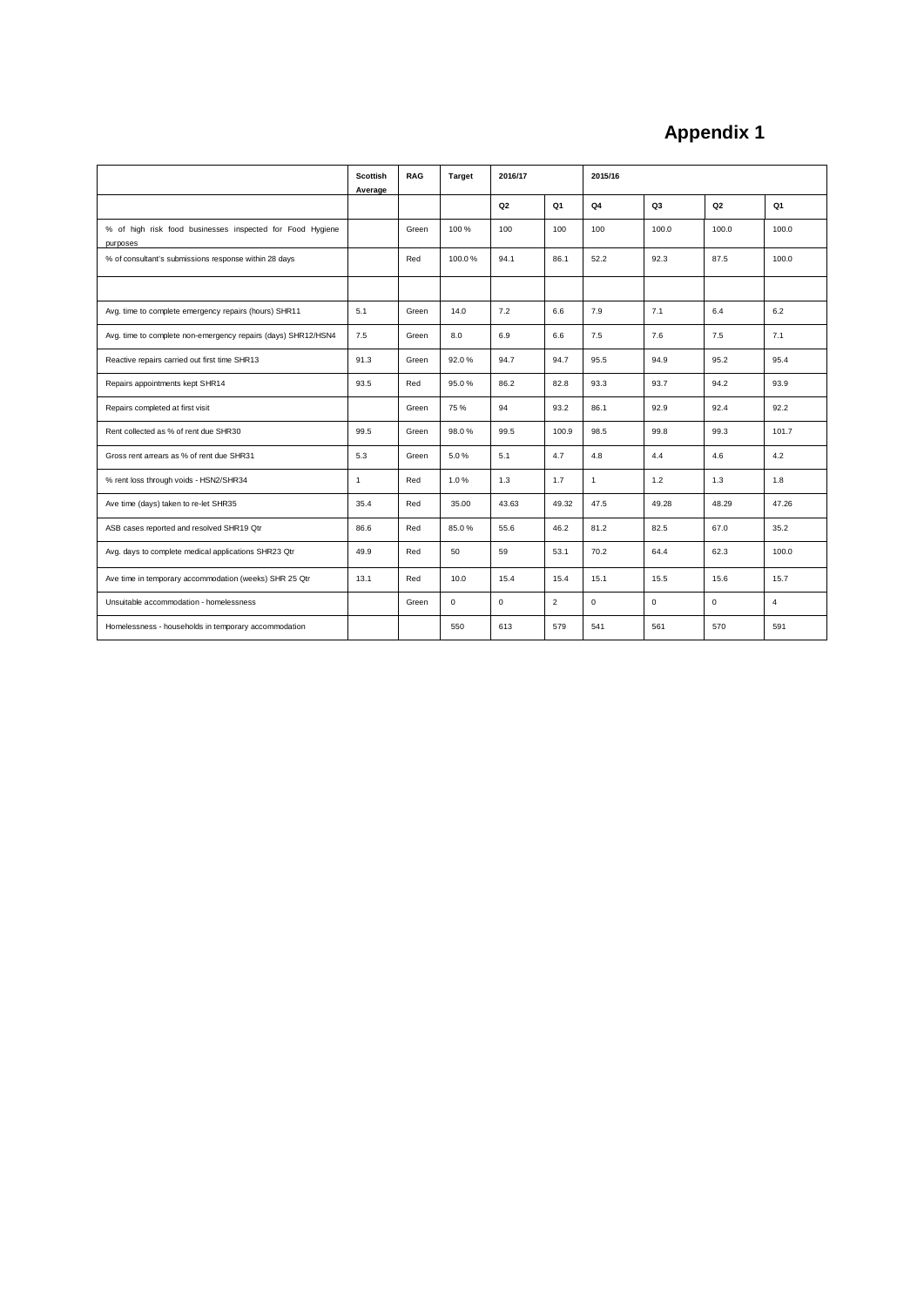# **Appendix 2**

| <b>Highland-Wide</b>                                                          | 2016-17 Quarter 2         |                |                      |                      |                                      |                                            |                                            |                                                    |
|-------------------------------------------------------------------------------|---------------------------|----------------|----------------------|----------------------|--------------------------------------|--------------------------------------------|--------------------------------------------|----------------------------------------------------|
| <b>Wards 1-22</b>                                                             |                           |                |                      |                      |                                      |                                            |                                            |                                                    |
|                                                                               | Total<br>No. of<br>Insps. | Pass<br>Insps. | Fail<br><b>Insps</b> | Pass<br>Rate<br>(% ) | Remedial<br><b>Notices</b><br>issued | Default<br><b>Notices</b><br><b>Issued</b> | <b>Notices</b><br>addressed<br>within time | <b>Notices</b><br>$\%$<br>addressed<br>within time |
| <b>Grounds</b><br>Grass<br>Contracted<br>Cutting (ISS)                        | 389                       | 130            | 259                  | 33                   | 216                                  | 43                                         | 187                                        | 72                                                 |
| <b>Grounds</b><br>$\equiv$<br>Contracted<br>Grass<br><b>Cutting (Golders)</b> | 30                        | 19             | 11                   | 63                   | 11                                   | 0                                          | 11                                         | 100                                                |
| <b>Grounds</b><br>Contracted<br>Grass<br>(DLO)                                | 60                        | 36             | 24                   | 60                   | 23                                   | 1                                          | 3                                          | 13                                                 |
| <b>Grounds</b><br>Retained<br>Grass<br>Cutting                                | 36                        | 9              | 27                   | 25                   | 4                                    | 23                                         | 2                                          | $\overline{7}$                                     |
| $Grounds -$<br><b>SLA</b><br>Work                                             | 59                        | 10             | 49                   | 17                   | 32                                   | 17                                         | 5                                          | 10                                                 |
| $PCs - Contracted$<br>Cleaning                                                | 40                        | 14             | 26                   | 35                   | 18                                   | 8                                          | 23                                         | 88                                                 |
| $PCs$ – Highland<br><b>Comfort Schemes</b>                                    | $\mathbf{1}$              | $\Omega$       | 1                    | $\Omega$             | 1                                    | $\mathbf 0$                                | 1                                          | 100                                                |
| $PCs -$<br>In-House<br>Cleaning                                               | 0                         | 0              | 0                    | 0                    | 0                                    | 0                                          | 0                                          | $\overline{0}$                                     |